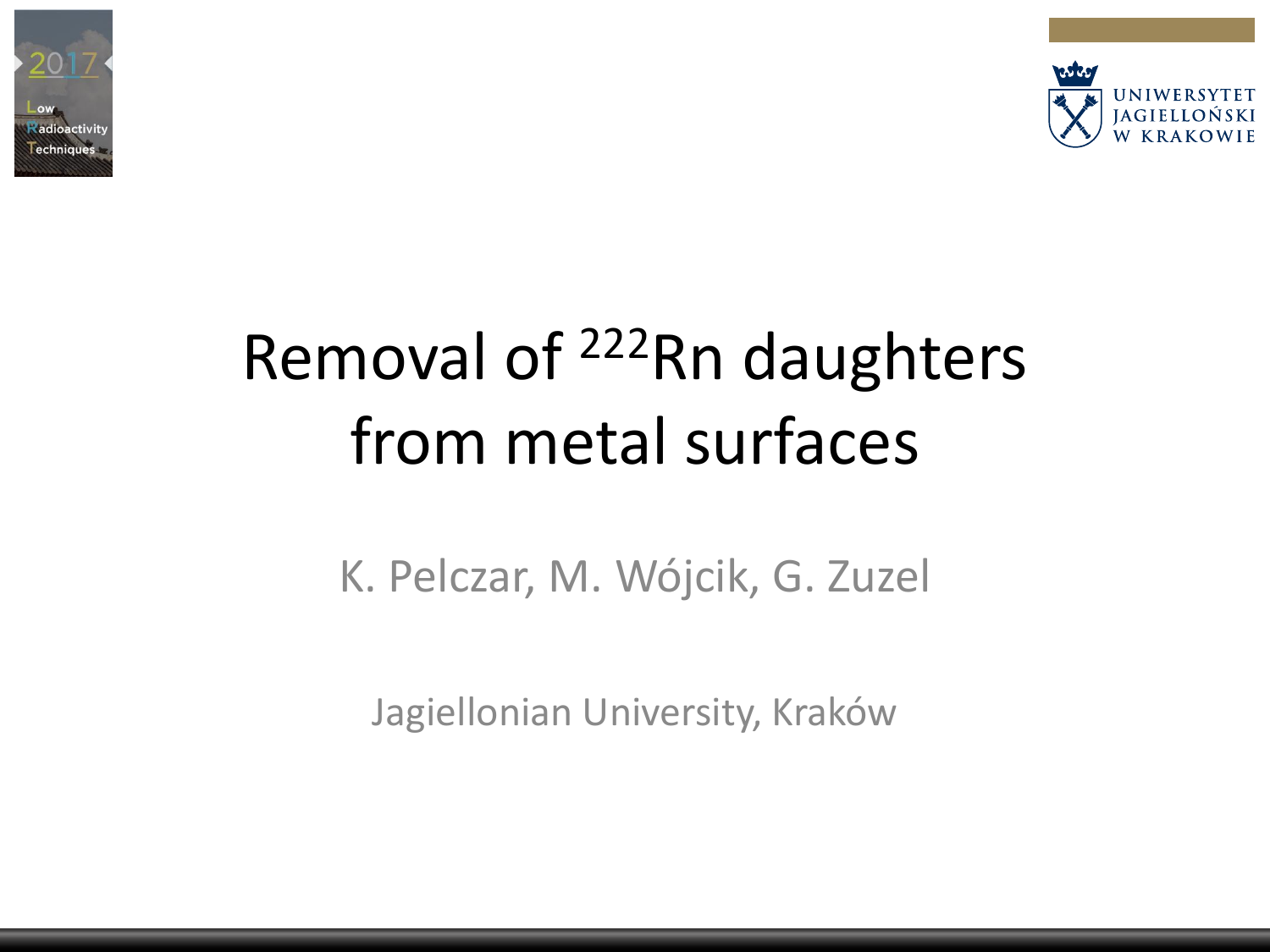#### **Outline**

- Motivation
- Etching/electropolishing of artificially contaminated samples
- Tests of naturally contaminated samples
- Bulk <sup>210</sup>Po assay
- Conclusions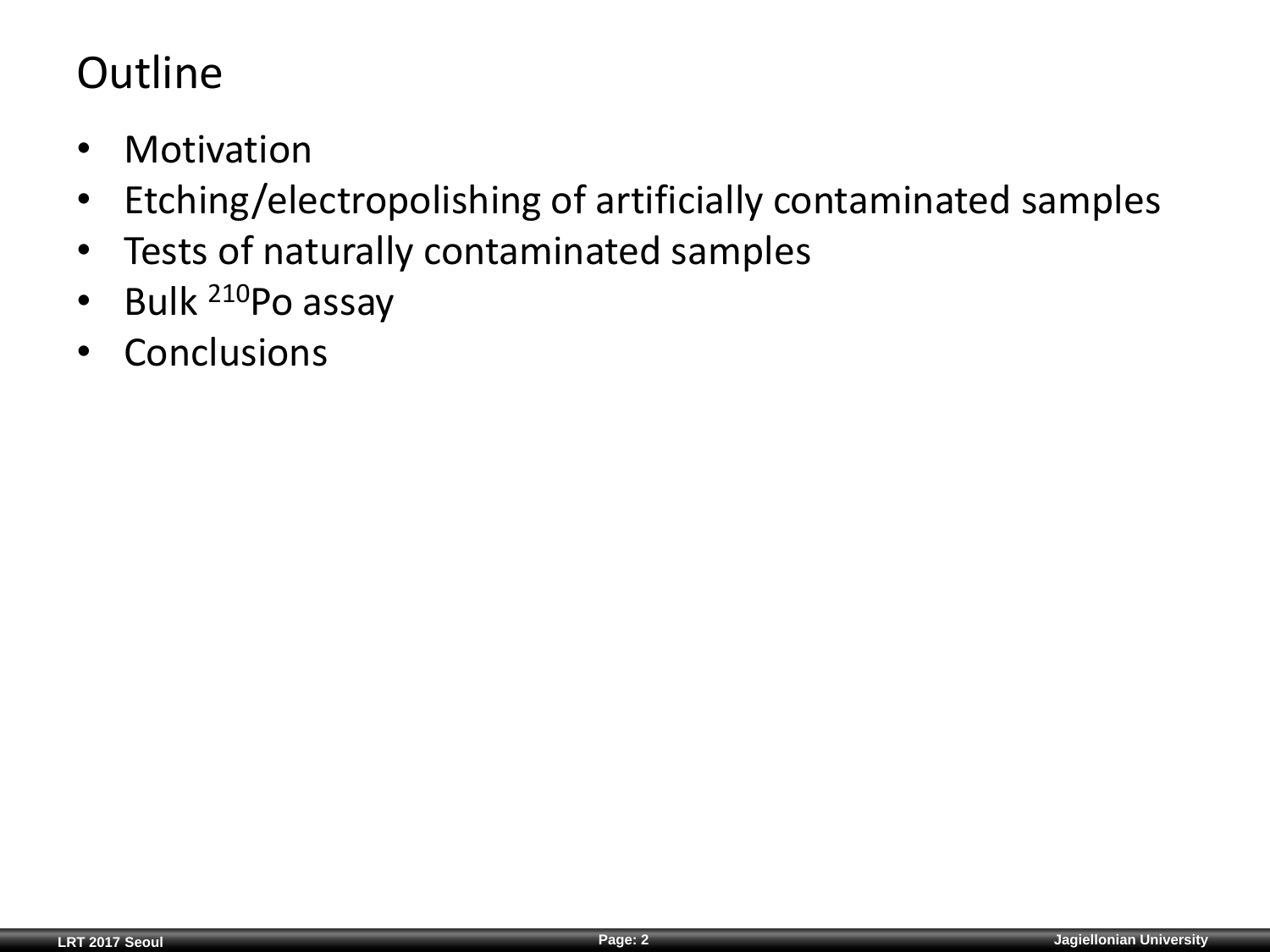#### Motivation



- Disequilibrium in the chain  $A_{\rm Rn} \neq A_{\rm pb}$
- In fresh material usually  $A_{\text{ph}} \neq A_{\text{p}_{\Omega}}$
- Each isotope should be investigated separately
- Pb may be plated out or implemented into the surface thus Rn-free atmosphere is needed
- <sup>210</sup>Bi:
	- pure β-emitter
- <sup>210</sup>Po:
	- degraded αs
	- source of ns (α,n) important for DM searches
	- difficult to remove from surfaces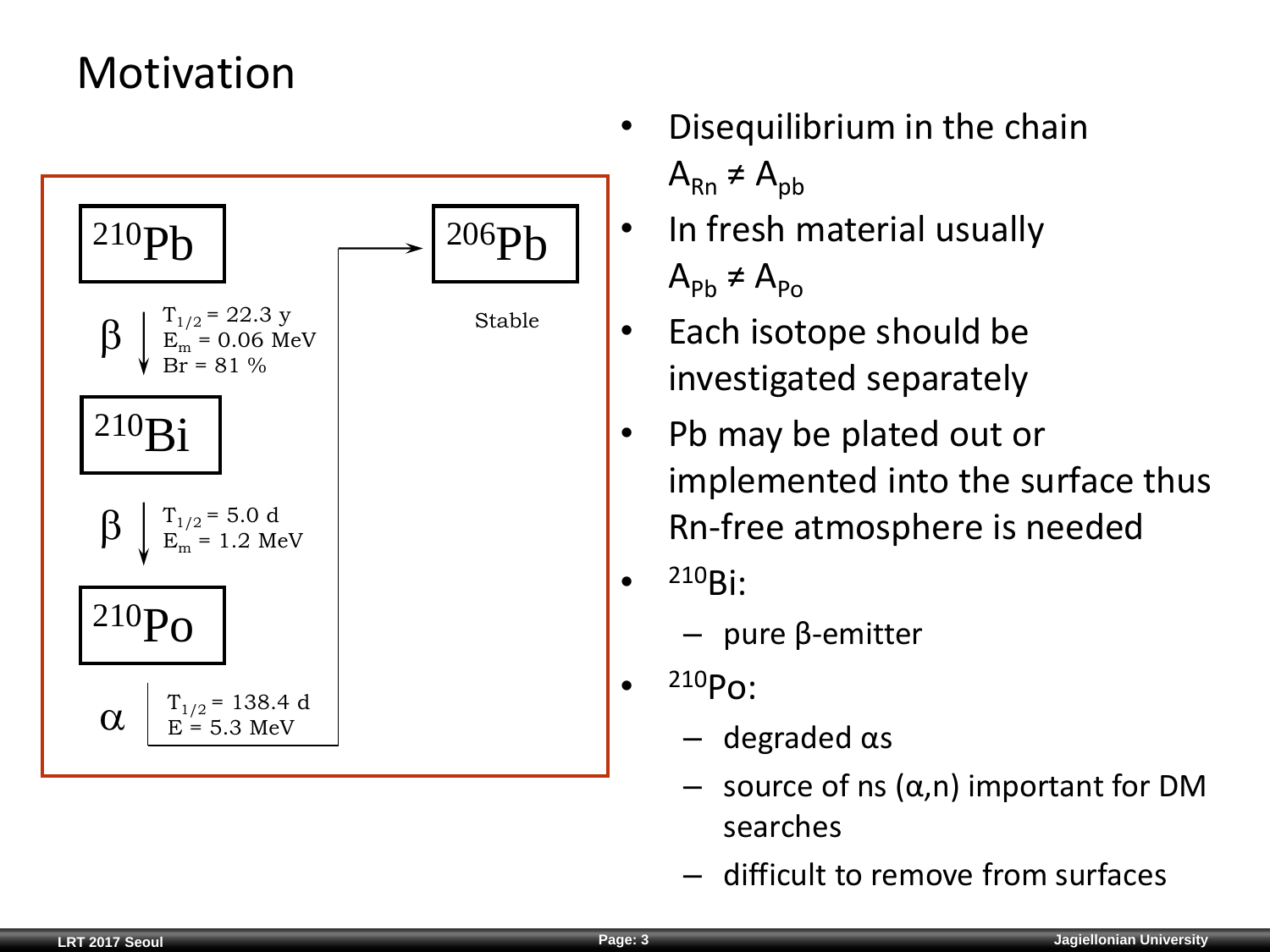#### Artificially contaminated samples

- Samples in form of discs with 50 mm diameter
- To increase the sensitivity samples were artificially loaded with  $^{210}Pb$ ,  $^{210}Bi$  and  $^{210}Po$ :
	- $-$  placed in a strong <sup>222</sup>Rn source for several months ( $210P$ o specific activities of ≈100 Bq/m<sup>2</sup>)
- Screening of <sup>210</sup>Po with an *alpha* spectrometer:
	- 50 mm Si-detector, bkg ≈2 α/d (1 10 MeV)
	- sensitivity ≈20 mBq/m<sup>2</sup> (100 mBq/kg, <sup>210</sup>Po)
- Screening of <sup>210</sup>Bi with a *beta* spectrometer:
	- $-$  2 × 50 mm Si(Li)-detectors, bkg ≈0.18/0.40 cpm
	- sensitivity ≈10 Bq/kg (<sup>210</sup>Bi)
- Screening of <sup>210</sup>Pb (46.6 keV line) with a *gamma*  spectrometer:
	- 16 % HPGe detector with an active and a passive shield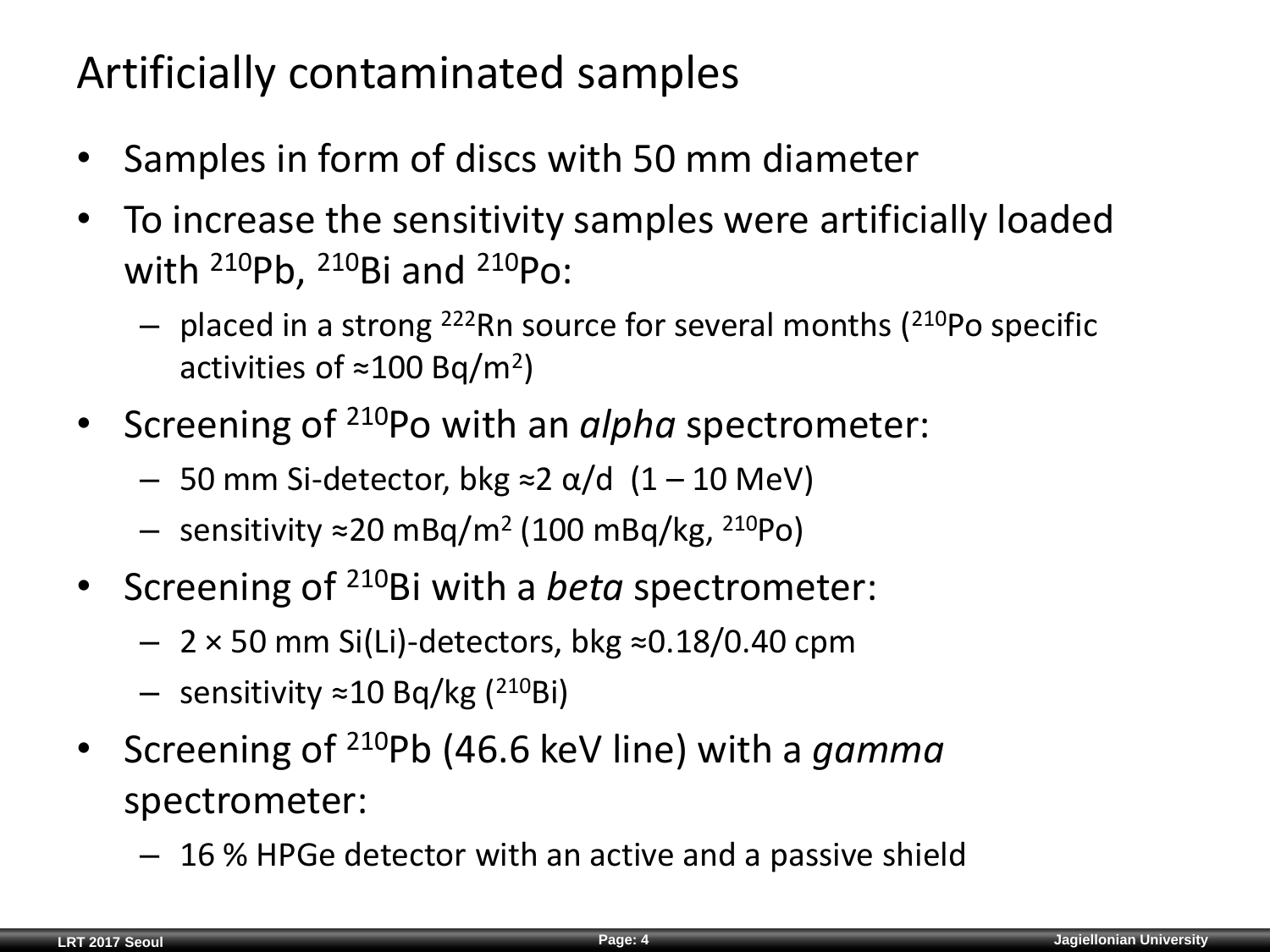#### Artificially contaminated samples

#### **Activity reduction factors after etching / electropolishing**

Germanium

| <i>Isotope</i>    | Copper | Stainless steel | <b>NPGe</b> | <b>HPGe</b> |
|-------------------|--------|-----------------|-------------|-------------|
| 210P <sub>b</sub> | 50/300 | 100/400         | $100/-$     | $700/-$     |
| $210$ Bi          | 50/300 | 100 / 800       | 400/        | $800/-$     |
| 210P <sub>0</sub> | 1/400  | 20/700          | $1000/-$    | $100/-$     |

- Copper
	- $-$  etching: 5 min in (1%  $H_2SO_4 + 3% H_2O_2$ ) and 5 min in 1% citric acid
	- $-$  electro-polishing (electrolyte): 85 % H<sub>3</sub>PO<sub>4</sub> + 5 % 1-butanol (C<sub>4</sub>H<sub>10</sub>O)
- Stainless steel
	- $-$  etching: (20 % HNO<sub>3</sub> + 1.7 % HF) and 15 % HNO<sub>3</sub>
	- $-$  electro-polishing (electrolyte): 40 % H<sub>3</sub>PO<sub>4</sub> + 40 % H<sub>2</sub>SO<sub>4</sub> + 3 % CrO<sub>3</sub>
- Germanium
	- $-$  etching: CP4 solution (45.45 ml HNO<sub>3</sub> + 27.27 ml HF + 27.27 ml CH<sub>3</sub>COOH + 0.5 ml Br for 100 ml solvent) done by Canberra-France in Lingolsheim in cooperation with MPP Munich

*NIM A 676 (2012) 140 NIM A 676 (2012) 149*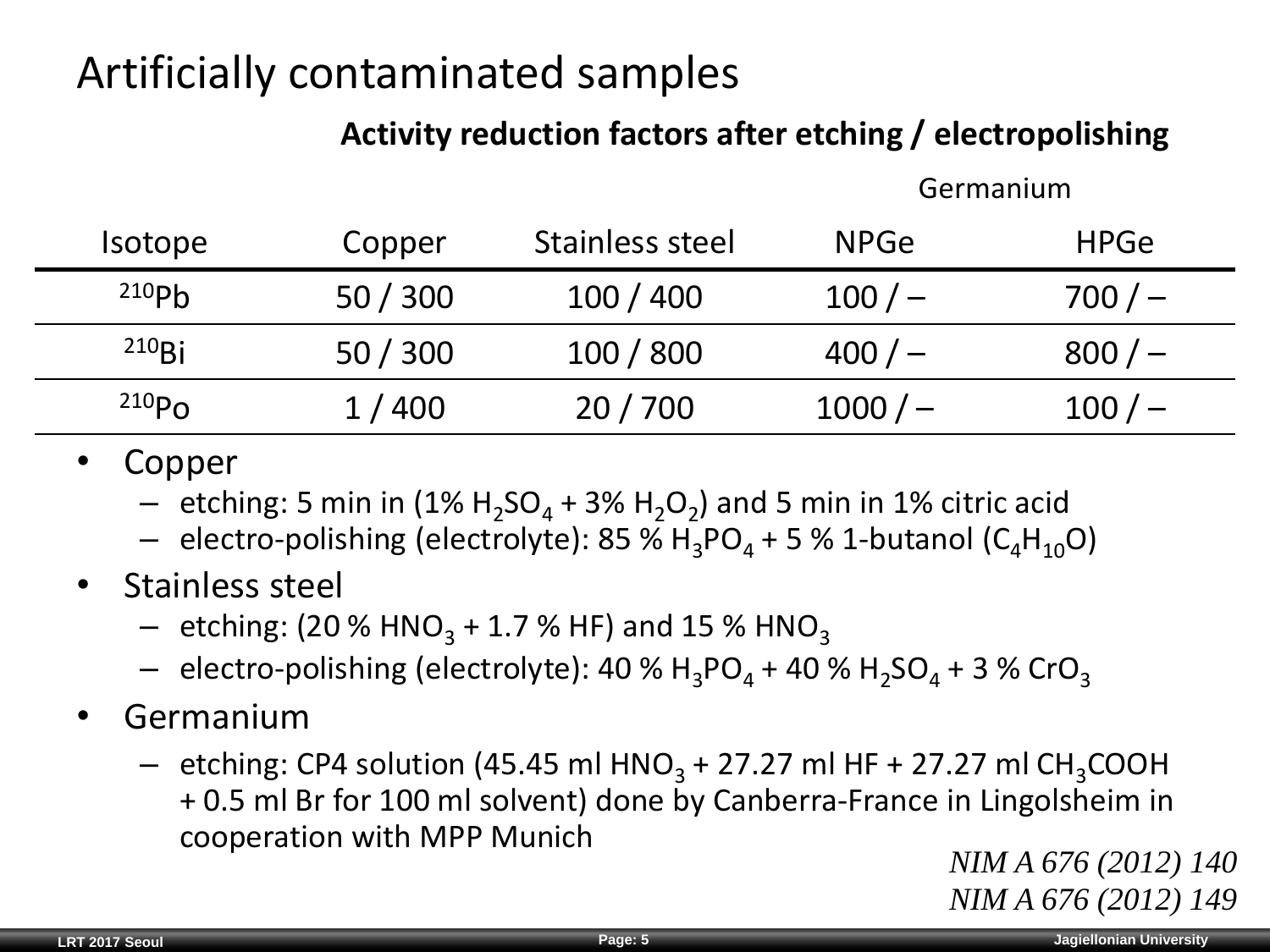#### XIA Large Surface Detector



- Only <sup>210</sup>Po studied
- Low background, large surface (LBS) alpha spectrometer
- Ar as counting gas (3.5 L/min)
- Sample size:  $43 \times 43$  cm or 30 cm diameter disc, 1 mm thick
- PSD + veto guard (alphas, *mid-airs, ceiling, rounds*)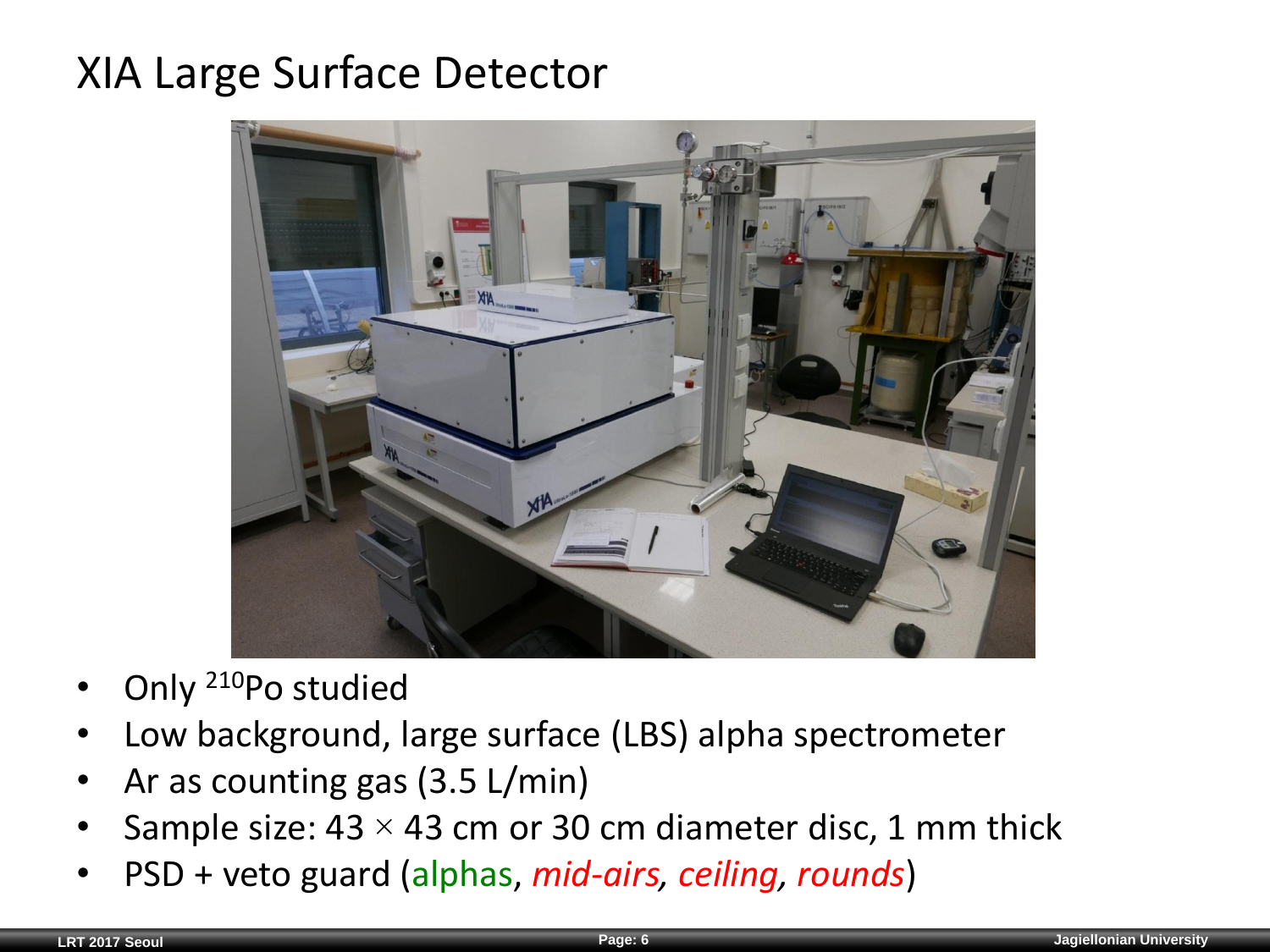#### Copper sheet with surface <sup>210</sup>Po (air-born)

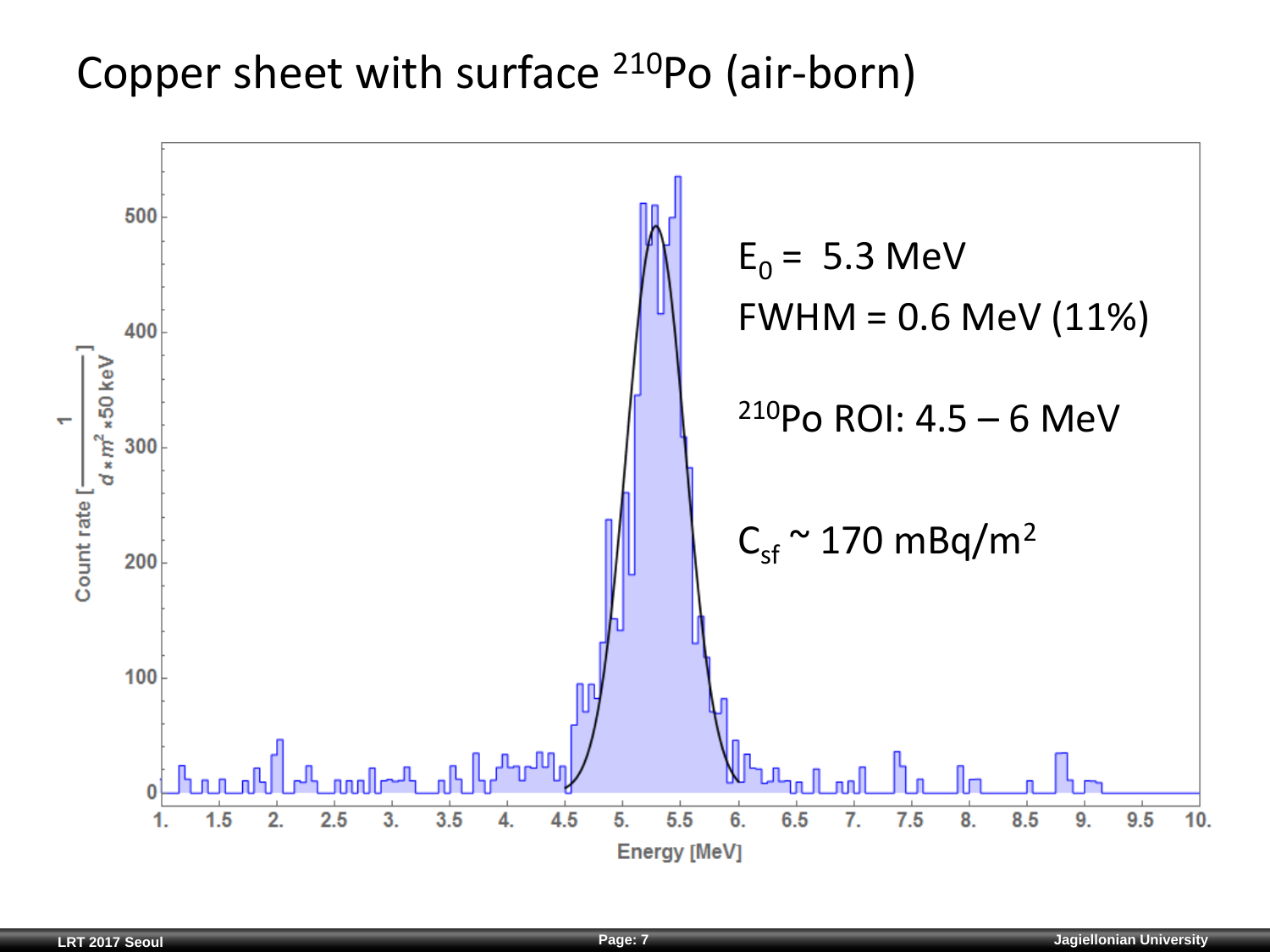#### XIA Large Surface Detector – background



Low background ORTEC  $\alpha$  detector (40 mm diameter) at LNGS (*Appl. Rad. Isot. 81 (2013) 146*) vs. XIA Ultra-Low 1800 on the surface: **factor 200 improvement** *Appl. Rad. Isot. 81 (2013) 146*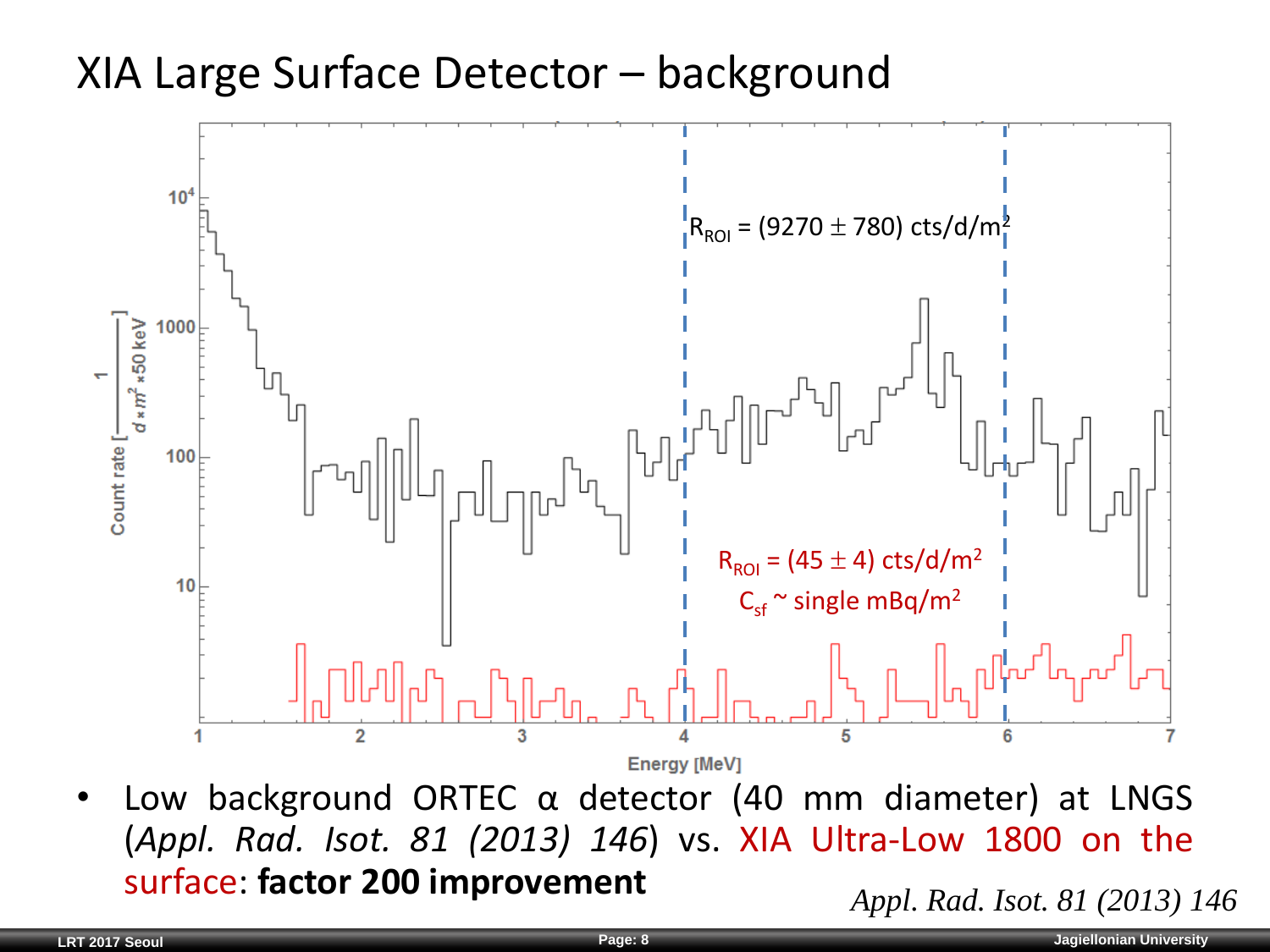#### Etching of clean Cu (ETP)



- Etching procedure: 5 min in a mixture of:  $1\%$  H<sub>2</sub>SO<sub>4</sub> + 3% H<sub>2</sub>O<sub>2</sub>
- Washing in high-purity deionized water (18 M $\Omega \times$  cm)
- No effect observed for surface  $210P$ o (at the level of  $~1$  mBq/m<sup>2</sup>)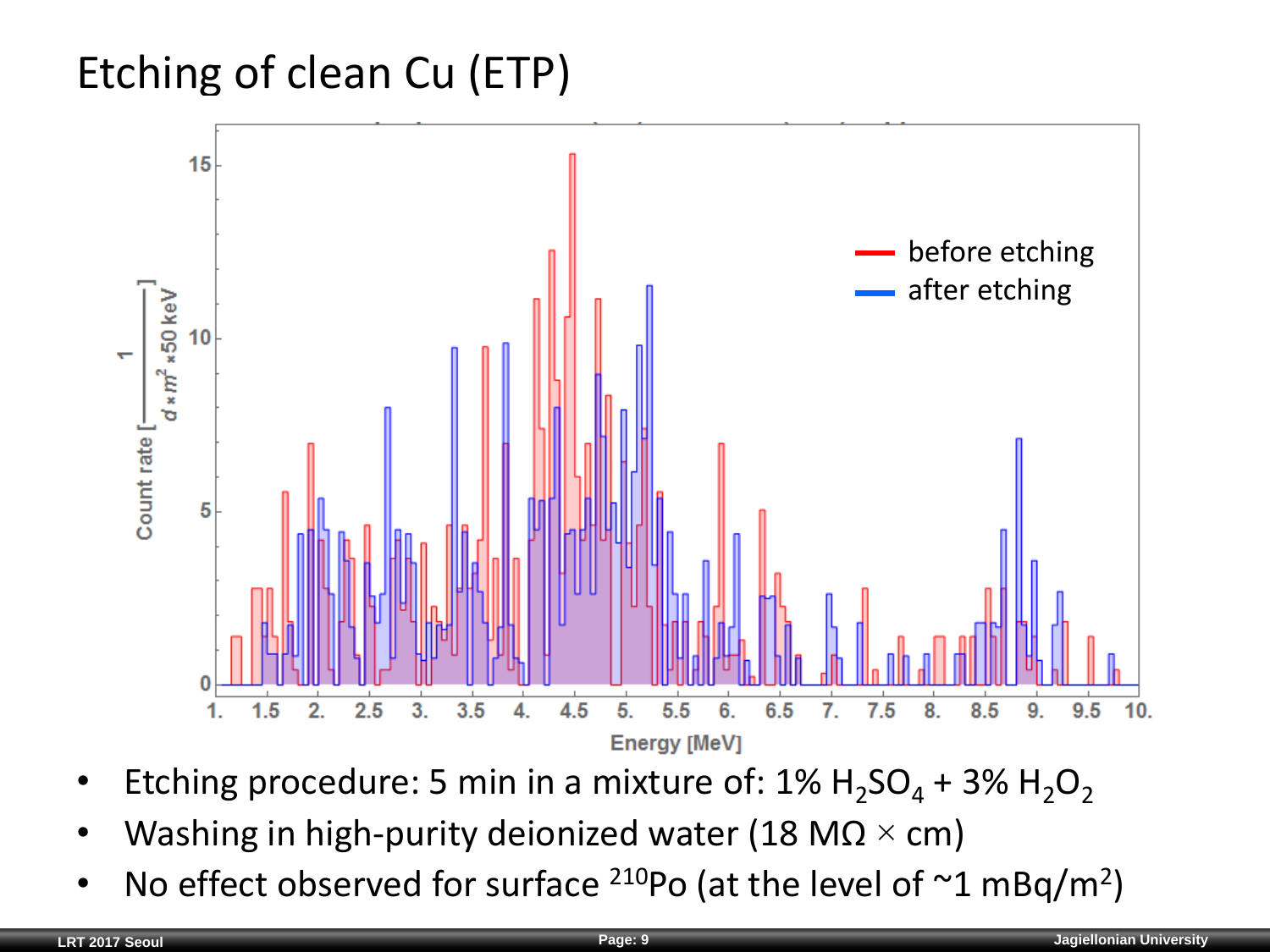#### *Dynamic* etching



- Etching procedure:  $4 \times 1$  min in a mixture of  $1\%$  H<sub>2</sub>SO<sub>4</sub> + 3% H<sub>2</sub>O<sub>2</sub>
- Passivation with 1% citric acid at the end
- Washing in high-purity deionized water (18 M $\Omega \times$  cm)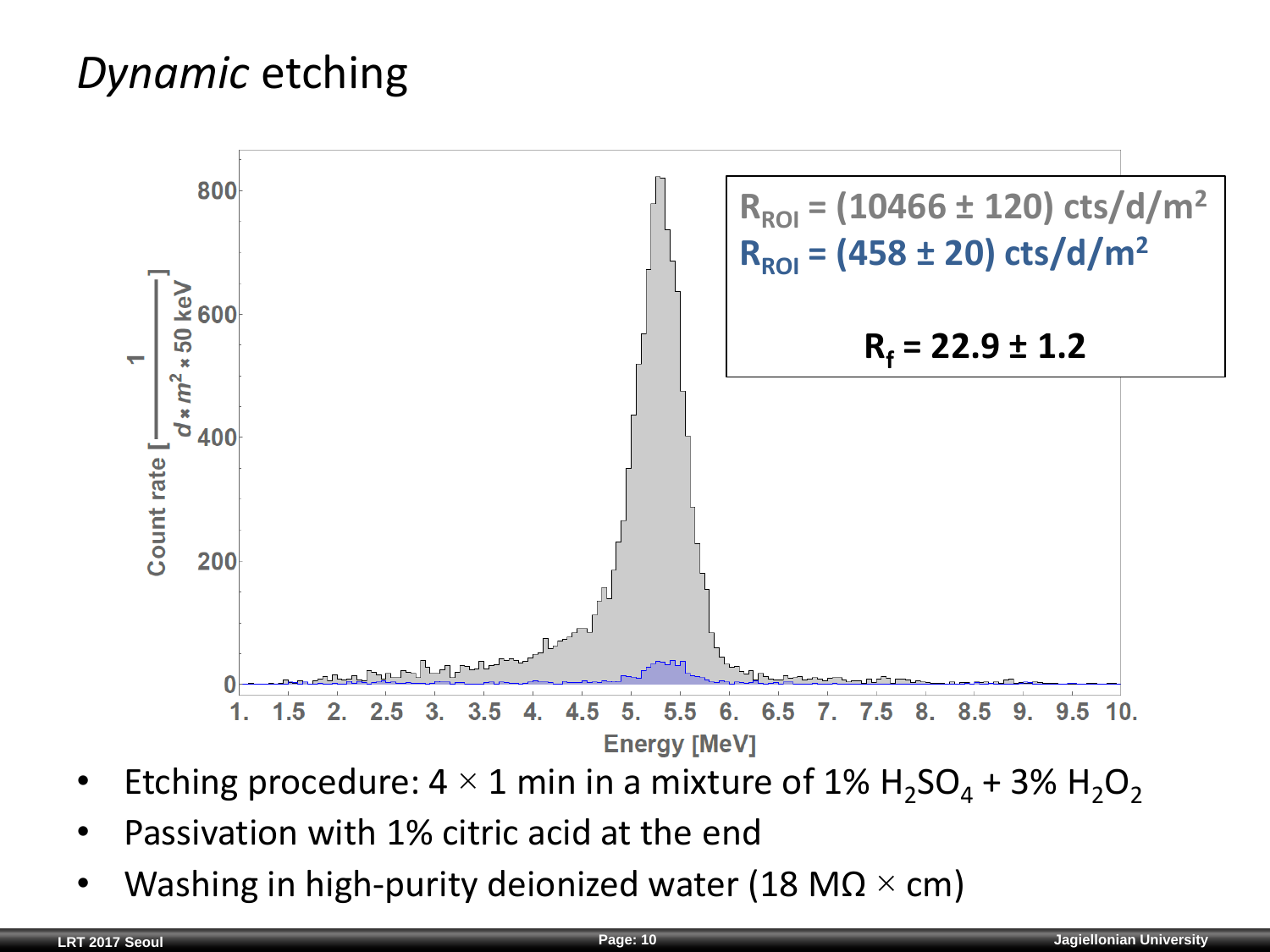#### *Dynamic* etching – 3, 7, 12 cumulative steps

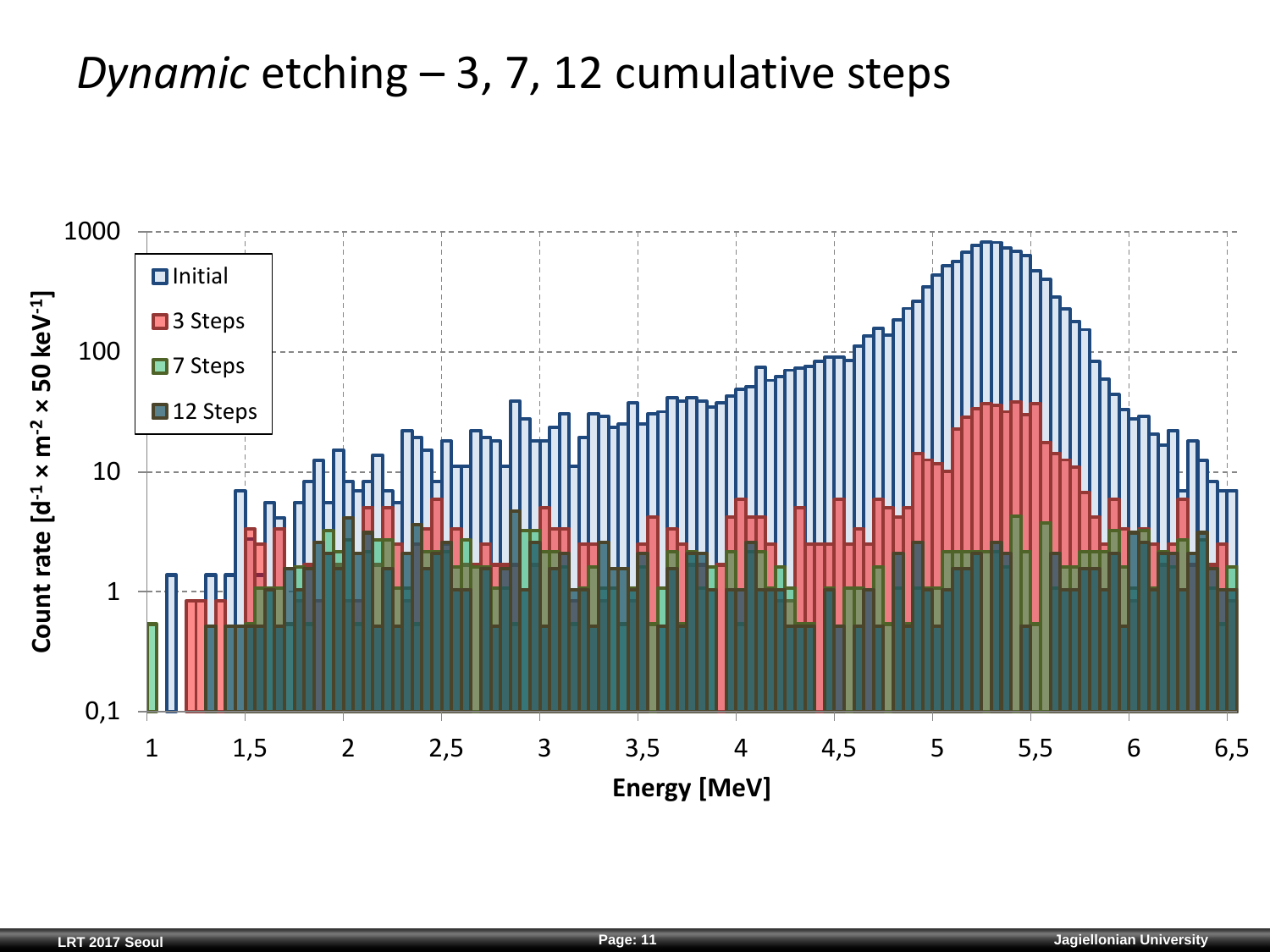#### *Dynamic* etching



• Energetic washing n-times always with fresh reagents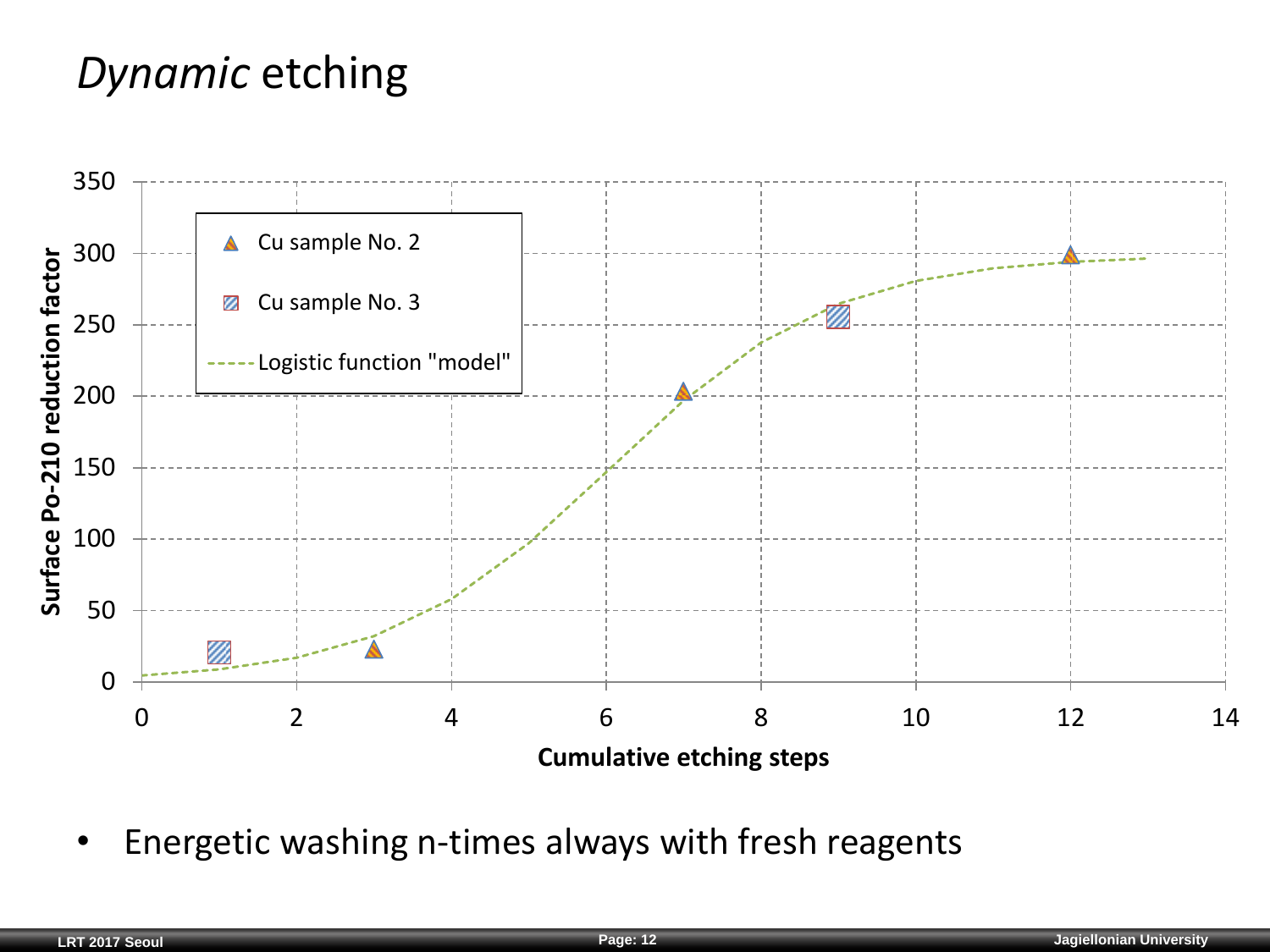#### Electropolishing of copper



- Polishing solution:  $95\%$  H<sub>3</sub>PO<sub>4</sub> + 1% 1-butanol
- Polishing conditions: 2.5 A/dm<sup>2</sup>, 3 V, 20 min, 2 cm plate distance, room temperature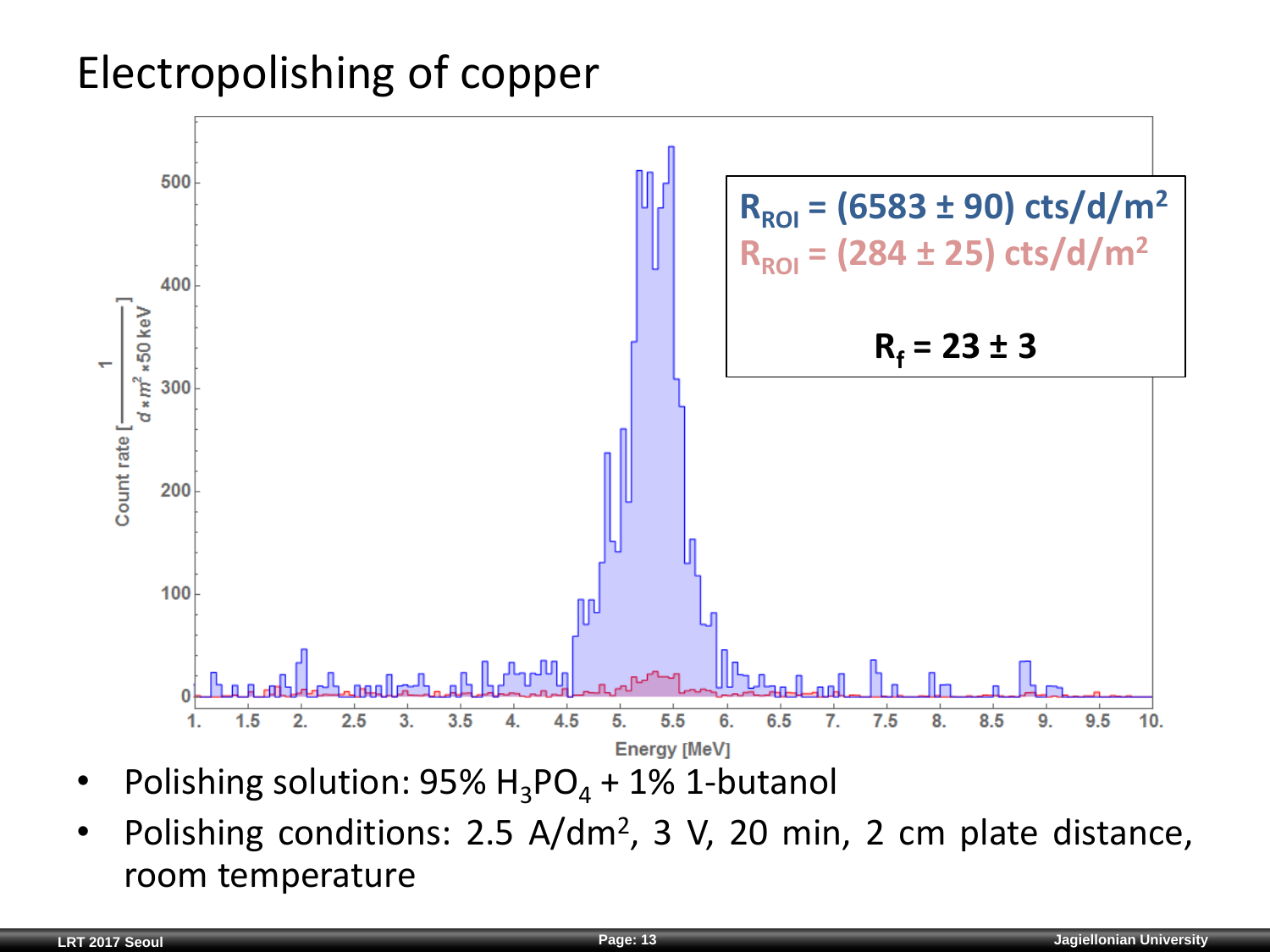#### Electropolishing of copper



- Polishing solution:  $95\%$  H<sub>3</sub>PO<sub>4</sub> + 1% 1-butanol
- Polishing conditions: 2.5 A/dm<sup>2</sup>, 3 V, 20 min, 2 cm plate distance, room temperature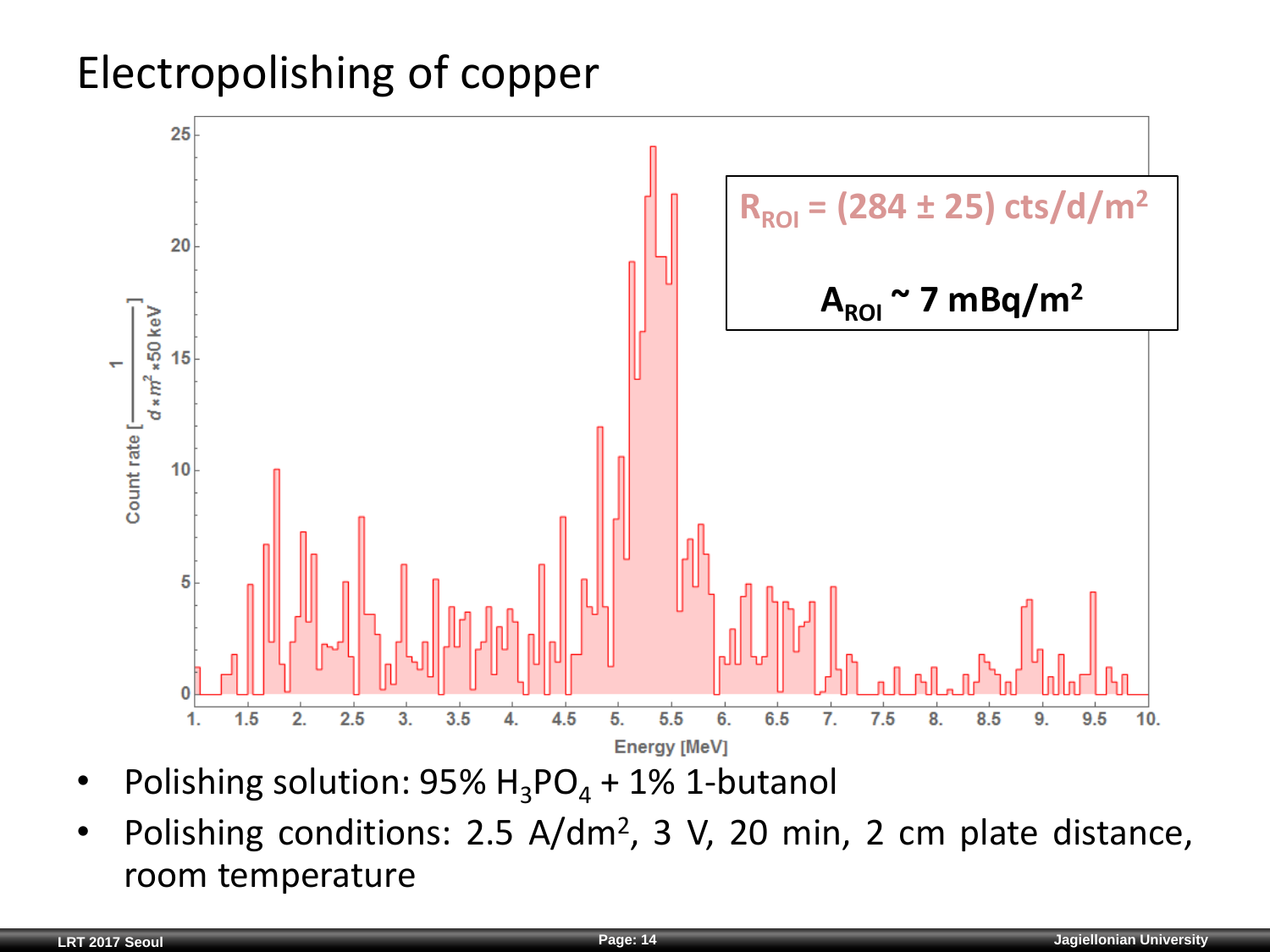### Electropolishing of clean stainless steel (SS 1.4301 (304), sheet No. 1)



- Polishing mixture: 1:1 of 95%  $H_2SO_4$  and 85%  $H_3PO_4$
- Washing: 5 min in  $15\%$  HNO<sub>3</sub> and later in HP water
- Polishing conditions: 2.5 A/dm<sup>2</sup>, 2 V, 25 min, 2 cm plate distance,  $T \approx 50$  °C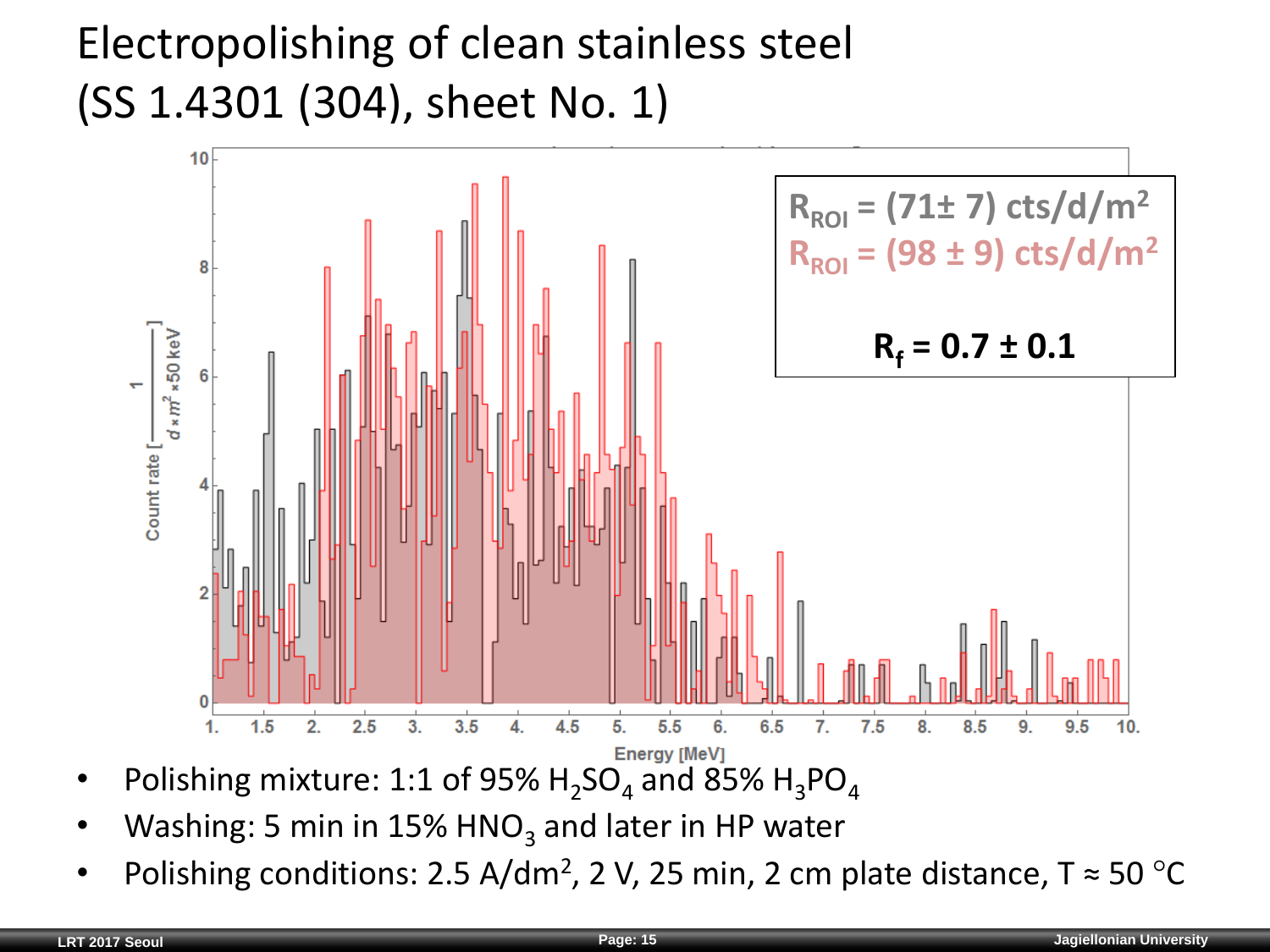### Electropolishing of stainless steel (SS 1.4301 (304), sheet No. 2)



- Polishing mixture: 1:1 of 95%  $H_2SO_4$  and 85%  $H_3PO_4$
- Washing: 5 min in  $15\%$  HNO<sub>3</sub> and later in HP water
- Polishing conditions: 2.5 A/dm<sup>2</sup>, 2 V, 25 min, 2 cm plate distance,  $T \approx 50$  °C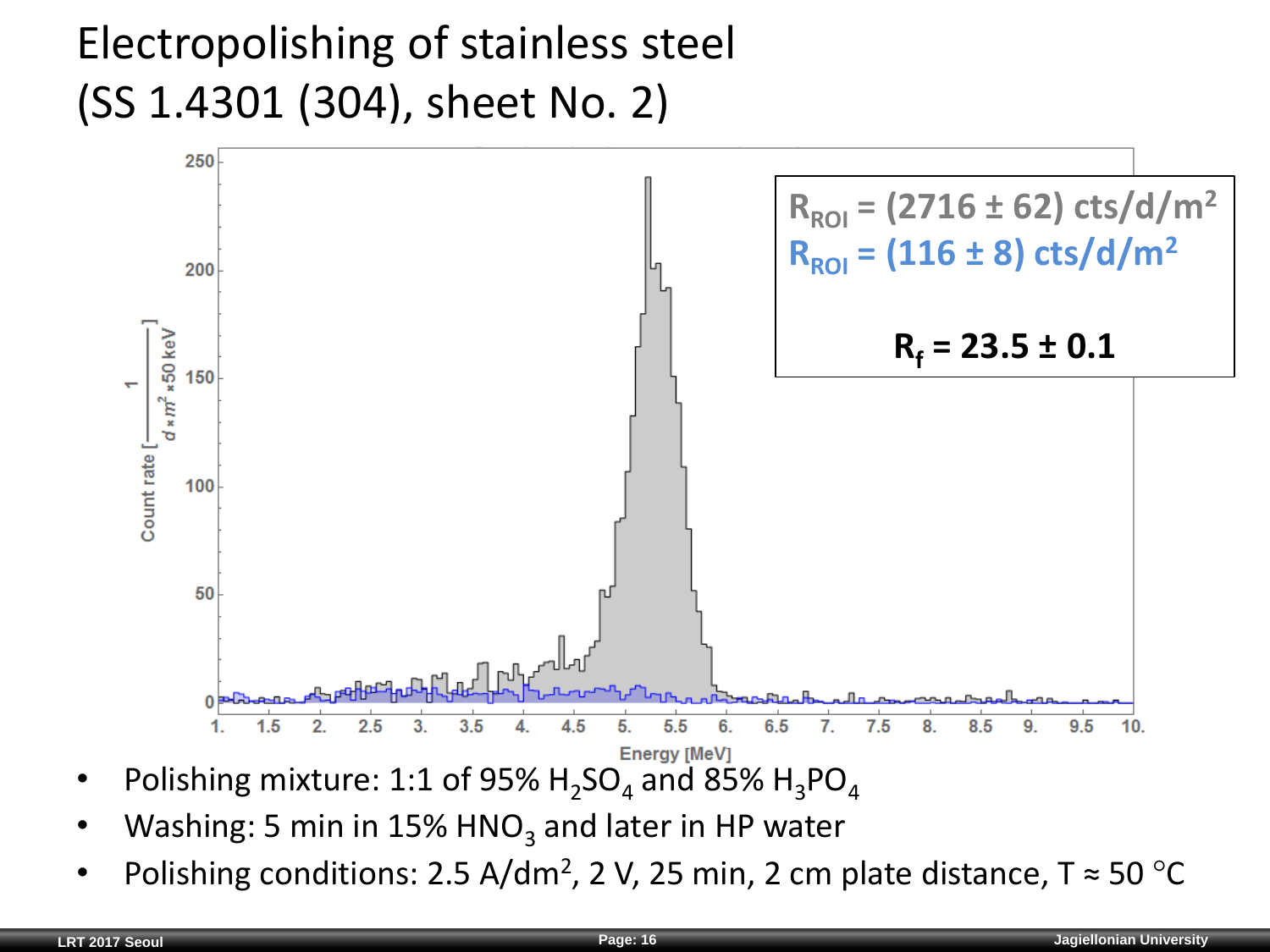## Electropolishing of stainless steel (sheet No. 1 and 2 after electropolishing)



• No effect observed for surface  $210P$ o (at the level of  $~1$  mBq/m<sup>2</sup>)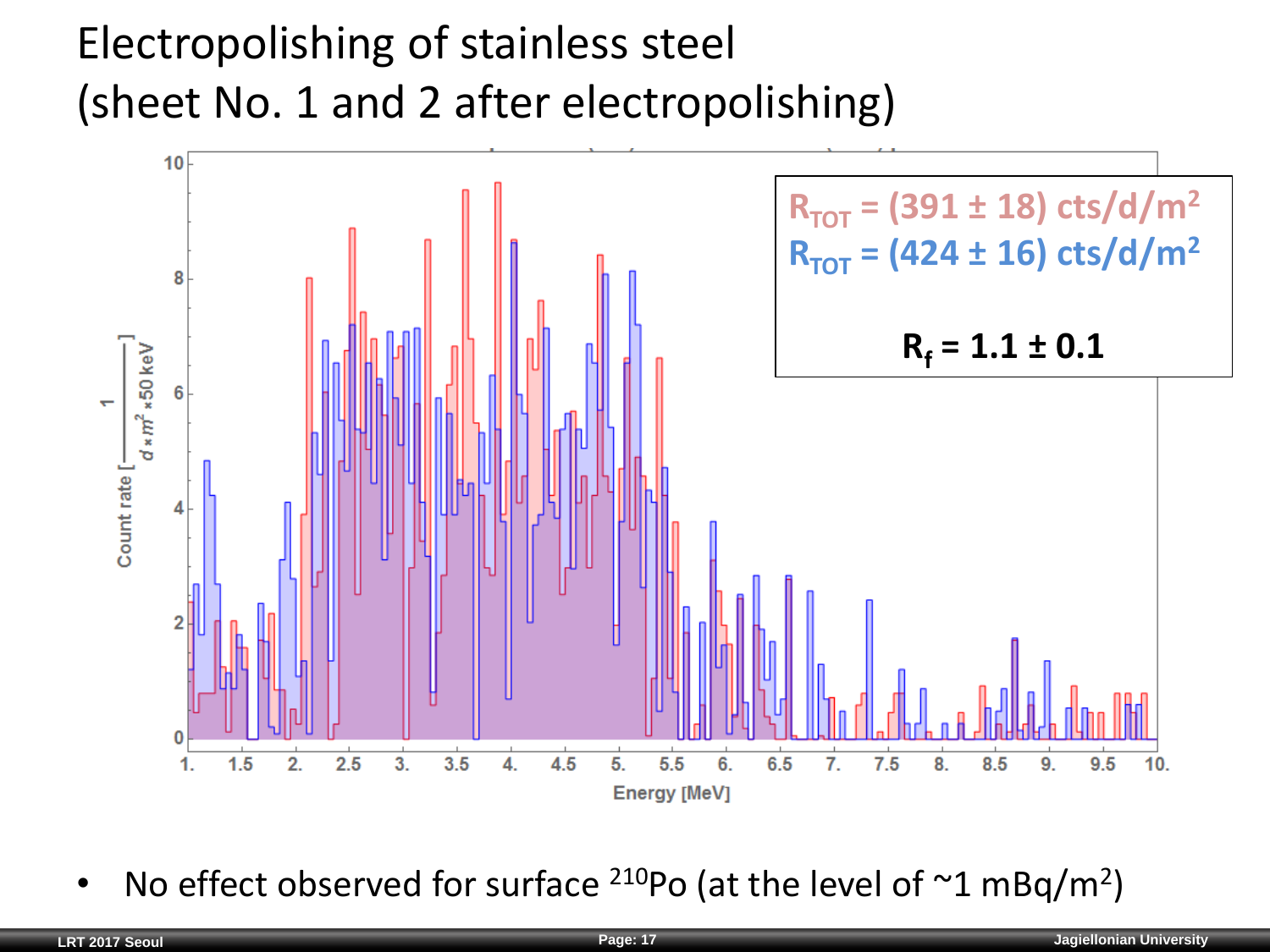#### Bulk <sup>210</sup>Po assay

#### First results for bulk <sup>210</sup>Po in various metals reported during the ICRM–LLRMT conference in Seattle (Sept. 2016)



#### Studies of surface and bulk <sup>210</sup>Po in metals using an ultra-low background large surface alpha spectrometer

G. Zuzel\*, K. Pelczar, M. Wójcik

M. Smoluchowski Institute of Physics, Jagiellonian University, Lojasiewicza 11, 30-348 Kraków, Poland

#### **ARTICLE INFO**

#### **ABSTRACT**

Keywords:  $^{210}P_0$ Alpha spectroscopy Surface and bulk <sup>210</sup>Po in metals and Teflon First measurements of natural surface and bulk <sup>210</sup>Po specific activities for metals are reported. If covered with protective foils, the surfaces did not show indications of  $2^{10}$ Po and the obtained upper limits are in the range of single mBq m<sup>-2</sup>. Weak bulk activities, in the range of 50 – 280 mBq kg<sup>-1</sup>, were registered for Stainless Steel and Copper, while significant amounts of  $^{210}P_0$ ,  $\sim 1.5$  Bq kg<sup>-1</sup>, were detected in Titanium. One special Teflon sample was investigated with respect to its bulk <sup>210</sup>Po.

*https://doi.org/10.1016/j.apradiso.2017.01.030*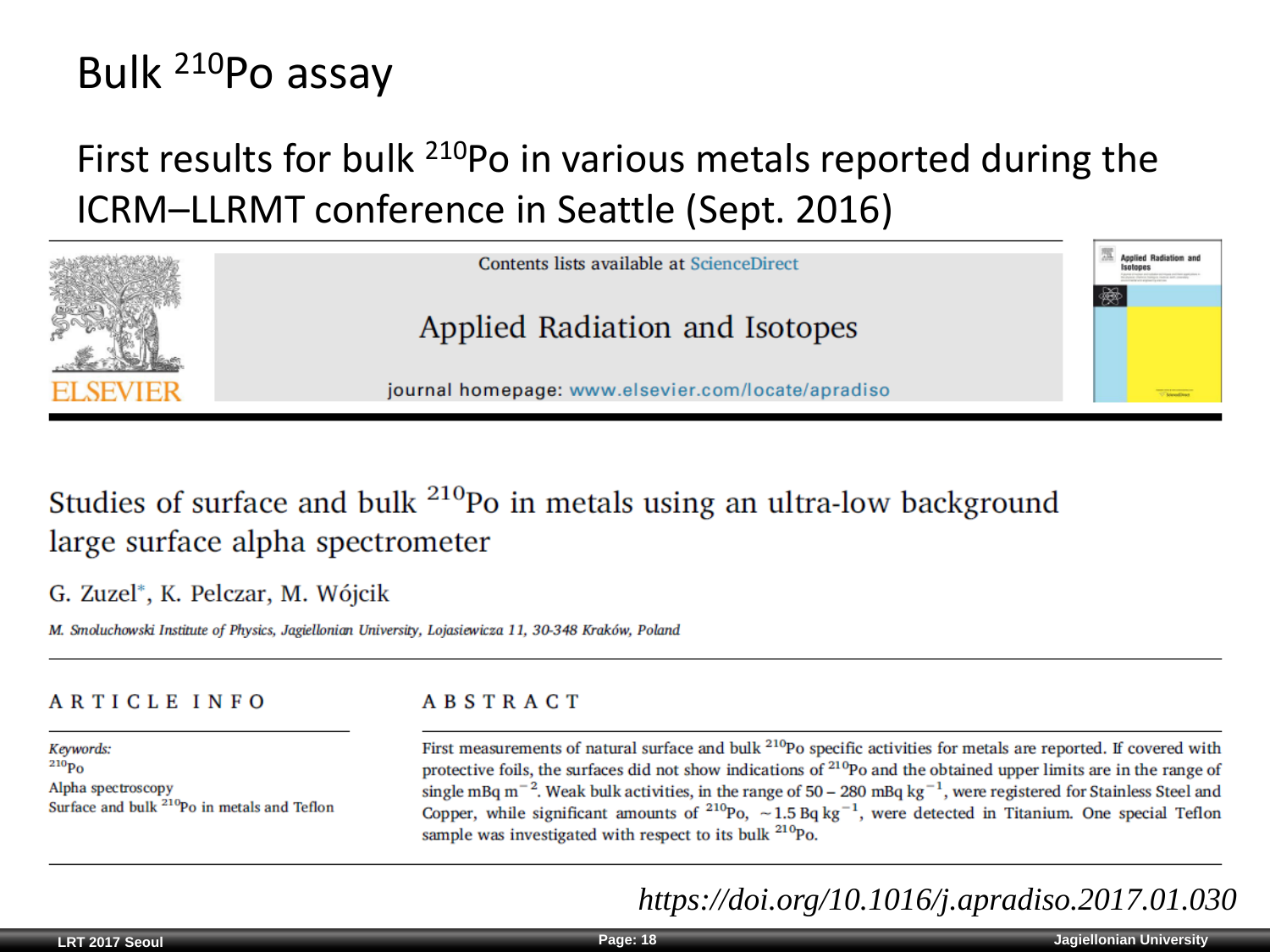#### Bulk <sup>210</sup>Po assay

| <b>Material</b>        | Bulk <sup>210</sup> Po<br>[mBq/kg] | Surface 210Po<br>[mBq/m <sup>2</sup> ] | Remarks          |
|------------------------|------------------------------------|----------------------------------------|------------------|
| OF Copper              | 54                                 | $\leq$ 3                               | z4 (half hard)   |
| <b>ETP Copper</b>      | 75                                 | $\leq$ 3                               | z4 (half hard)   |
| "Old" ETP Copper       | 280                                | 170                                    | z4 (half hard)   |
| <b>Stainless Steel</b> | 80                                 | $\leq$ 3                               | Type 304         |
| Titanium               | 1500                               | 68                                     | GR <sub>2</sub>  |
| Teflon                 | $\leq 46$                          |                                        | High purity, ATP |

*https://doi.org/10.1016/j.apradiso.2017.01.030*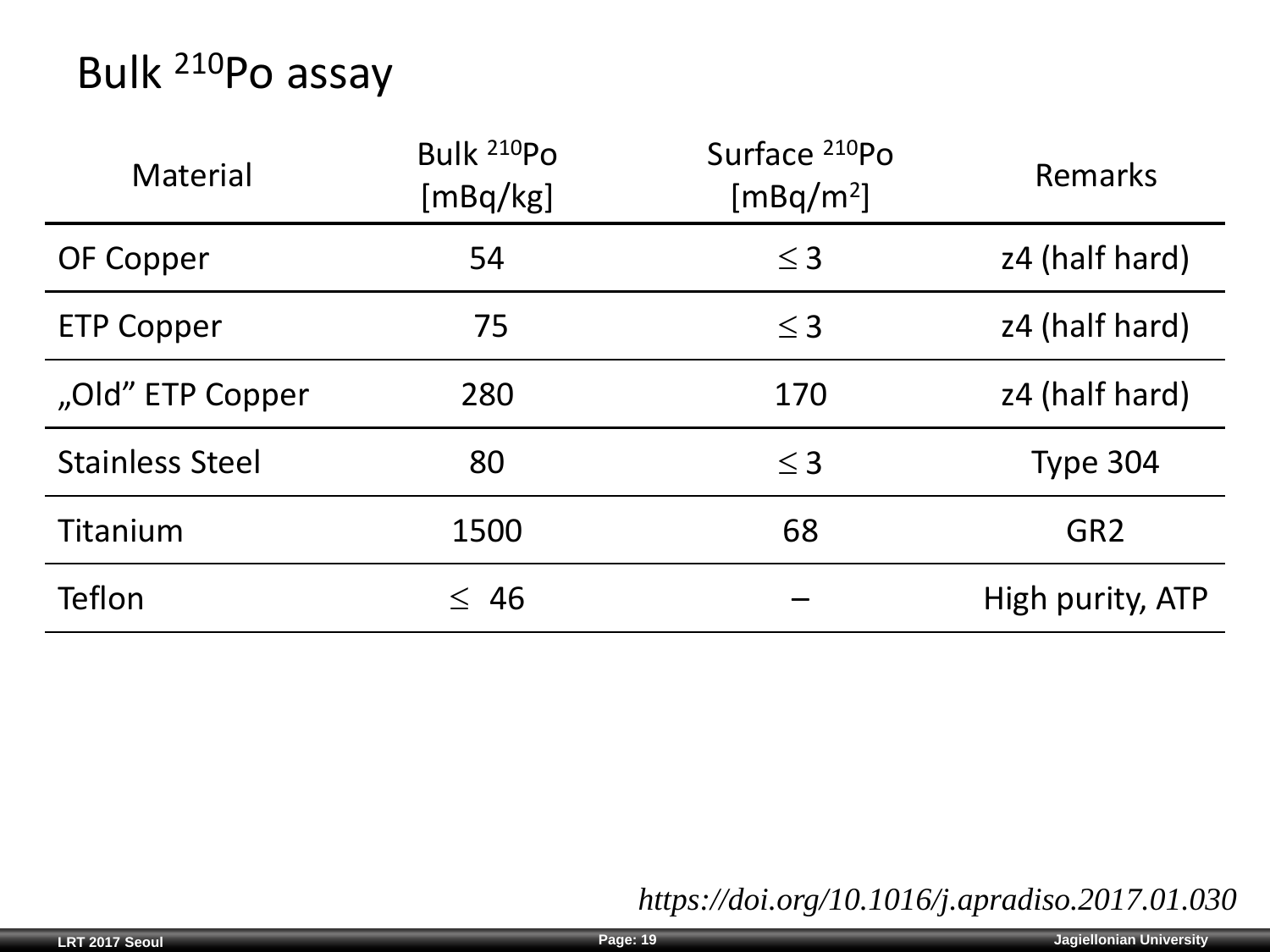#### Bulk <sup>210</sup>Po assay



*https://doi.org/10.1016/j.apradiso.2017.01.030*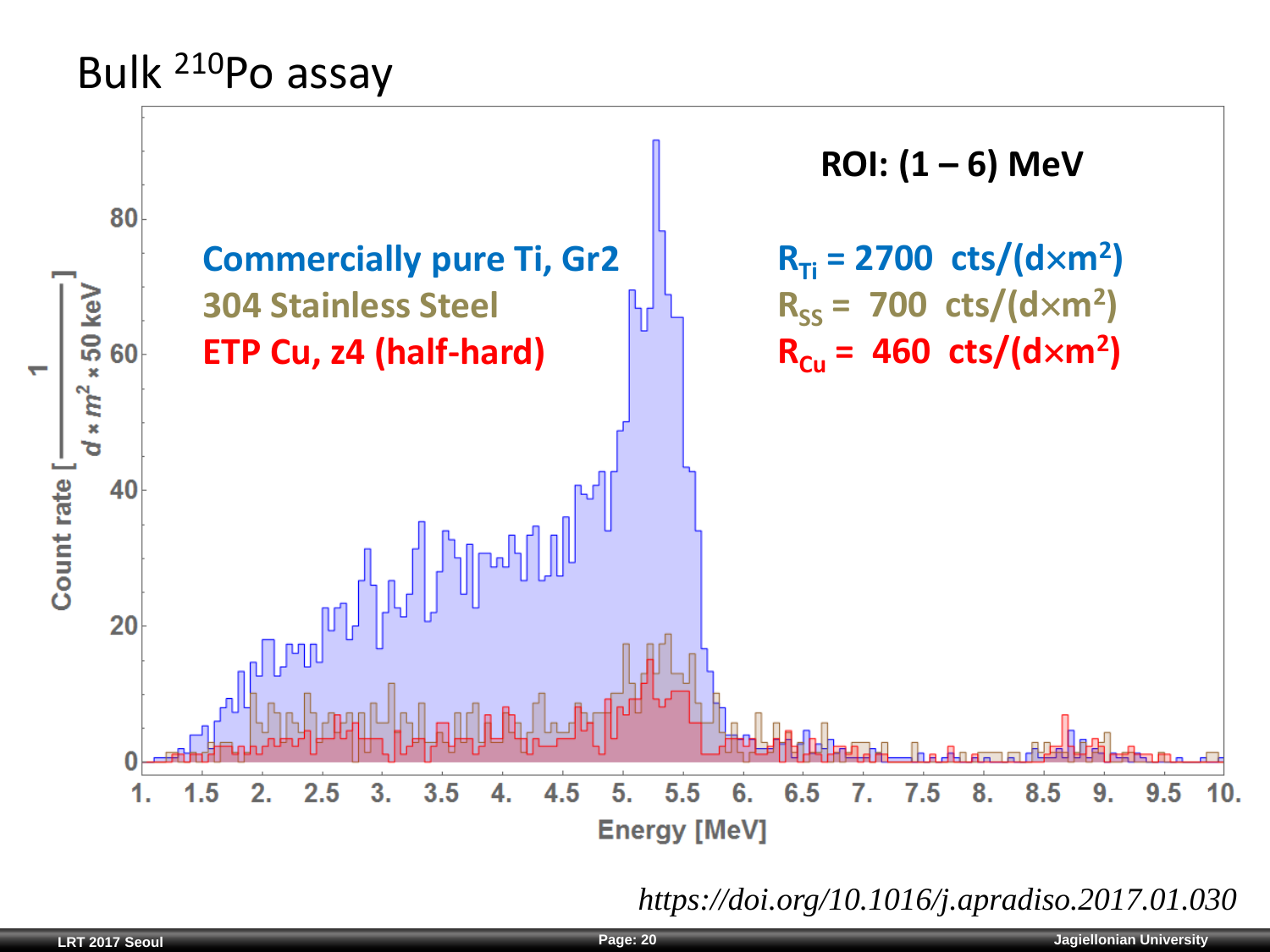# <sup>210</sup>Po in/on Titanium after surface treatment (etching)



- The detection efficiencies precisely fixed (spectrum deconvolution)
- $C_{\text{BULK}} = (1.0 \pm 0.1)$  Bq/kg
- $C_{\rm cf}$  = (18.7  $\pm$  1.0) mBq/m<sup>2</sup>